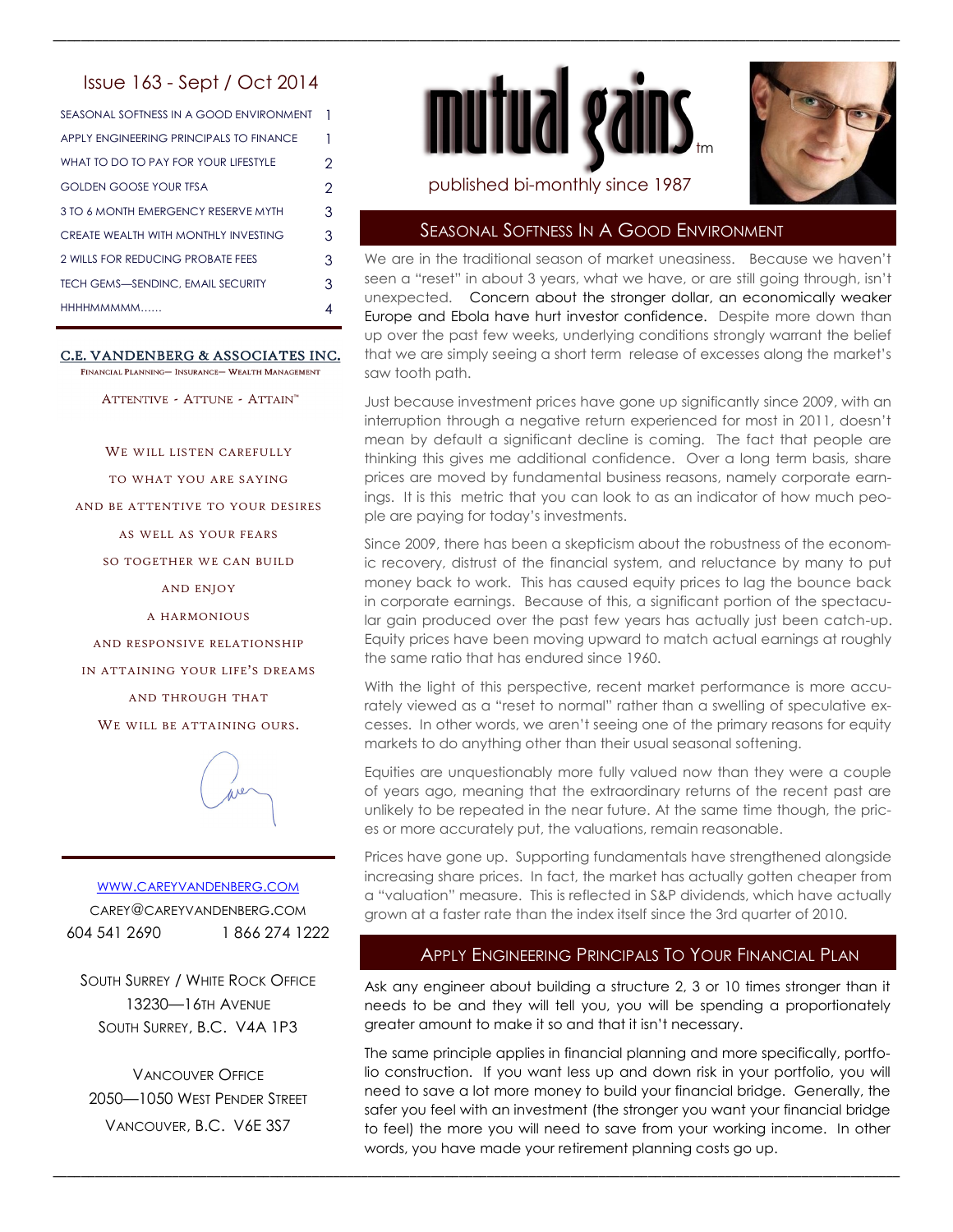### Page 2

#### *(Continued from page 1)*

Very often, people tend to be more conservative with their portfolio than they need to be and thus, they end up having to set aside that much more of their pay-cheque to build the financial planning bridge they need.

\_\_\_\_\_\_\_\_\_\_\_\_\_\_\_\_\_\_\_\_\_\_\_\_\_\_\_\_\_\_\_\_\_\_\_\_\_\_\_\_\_\_\_\_\_\_\_\_\_\_\_\_\_\_\_\_\_\_\_\_\_\_\_\_\_\_\_\_\_\_\_\_\_\_\_\_\_\_\_\_\_\_\_\_\_\_\_\_\_\_\_\_\_\_\_\_\_\_\_\_\_\_\_\_\_\_\_\_\_\_\_\_\_\_\_\_\_\_\_\_\_

Alternatively, a well constructed portfolio with a mix of financial "building materials" with different characteristics, contributing complimentary attributes, does 3 very important things. With it you get:

- 1. A wider bridge. You can build this because your costs to build it are lower. This means more traffic can be flow from the bridge every month. In portfolio terms, that means more income to you per day, per week, per month.
- 2. A longer bridge. It can stretch over a longer distance. In other words, your portfolio's life will span that much farther meaning you have less worry of money running out before you do.
- 3. A strong bridge. You haven't over built it but it's still as strong as it needs to be. If it was any stronger, you would be giving up on features 1 and 2.

# YOUR LIFESTYLE—WHAT YOU NEED TO DO TO PAY FOR IT

I have always said that the higher your lifestyle expenses are when you are working, the harder it is to "retire" and keep your same lifestyle going. The reason is that you need to have accumulated that much more to meet the lifestyle expenses you have grown so accustomed to. To give you a better understanding of that let's break down a few common household expenses and see how much each of them will cost you in income producing assets.

Virtually everyone has a cell phone. Cheryl and I have 1 each. \$90 / month is the total cost for us. If we don't want to work to earn the money to pay that but rather, we need our portfolio to pay for the use of our cell phones, from when I am 65 through to when I am 95, we would need to have \$21,000 in investment assets assuming a 6.5% return.

How about a car? Do you have 1, 2 or 3 maybe? What does it cost to replace your car every few or several years? How much does it cost to keep each one of them on the road? According to Consumer Reports, the median annual ownership cost of a car is \$9,100 / year over the first 5 years of ownership (keeping your car longer reduces those costs to \$7,800 / yr). In other words, if you want to have those same vehicles when you aren't going out to earn the income to pay for them but rather, you want your retirement income to pay for them, you will need to set aside \$176,000 per car by the time you plan to stop working.

Add each one of your lifestyle costs up and you get the total income you need every year to pay for them. Since, you can't or mostly likely, won't want to continue to work to pay for them, you will need your portfolio income along with any work pensions, CPP and OAS to pay for them.

At the end of the day, you can either start modifying your lifestyle requirements, particularly what you can probably do without now or keep your lifestyle going as you have grown accustomed to it and be prepared for you to go out and earn an income longer than you would like.

CR car ownership cost article: [http://consumerreports.org/cro/2012/12/what-that-car-really-costs-to-own/index.htm](http://consumerreports.org/cro/2012/12/what-that-car-really-costs-to-own/index.htmC:/Users/CEVInc/Documents/BlackBerry)

# USING YOUR TFSA AS A TAX FREE INCOME PAYING GOLDEN GOOSE (TFIA)

The government likes to tax your income. That is where most of its revenues come from, income tax. An amazingly powerful tax free investment vehicle has been made available to you, it's called the TFSA. Too bad the "S" stands for "Savings" as that leaves people to believe a TFSA is really just a savings account. The TFSA should more accurately be called TFIA— Tax Free INVESTMENT Account.

As of today, you are allowed to have contributed as much as \$31,000 into your TFSA in total. The yearly contribution limit is \$5,500 however, there is talk by the government that they could be raising it to \$10,000 per year very soon. It won't be too long that TFSA's could very well have balances like the 6 and 7 digit RRSP's that are so common today.

Rather than having money piling up in a TFSA and lazily earning 1% or so I'd suggest invest in something more fruitful than a mediocre savings account. How about an investment that is paying a higher rate of interest or perhaps dividends? Invested this way, you can have the interest or dividends paid out to you every month from your TFSA to your chequing account. That income is paid out to you completely tax free. As your investments grow inside your TFSA, so does the monthly income paid to your chequing account. This is perfect investment vehicle for creating income that

\_\_\_\_\_\_\_\_\_\_\_\_\_\_\_\_\_\_\_\_\_\_\_\_\_\_\_\_\_\_\_\_\_\_\_\_\_\_\_\_\_\_\_\_\_\_\_\_\_\_\_\_\_\_\_\_\_\_\_\_\_\_\_\_\_\_\_\_\_\_\_\_\_\_\_\_\_\_\_\_\_\_\_\_\_\_\_\_\_\_\_\_\_\_\_\_\_\_\_\_\_\_\_\_\_\_\_\_\_\_\_\_\_\_\_\_\_\_\_\_\_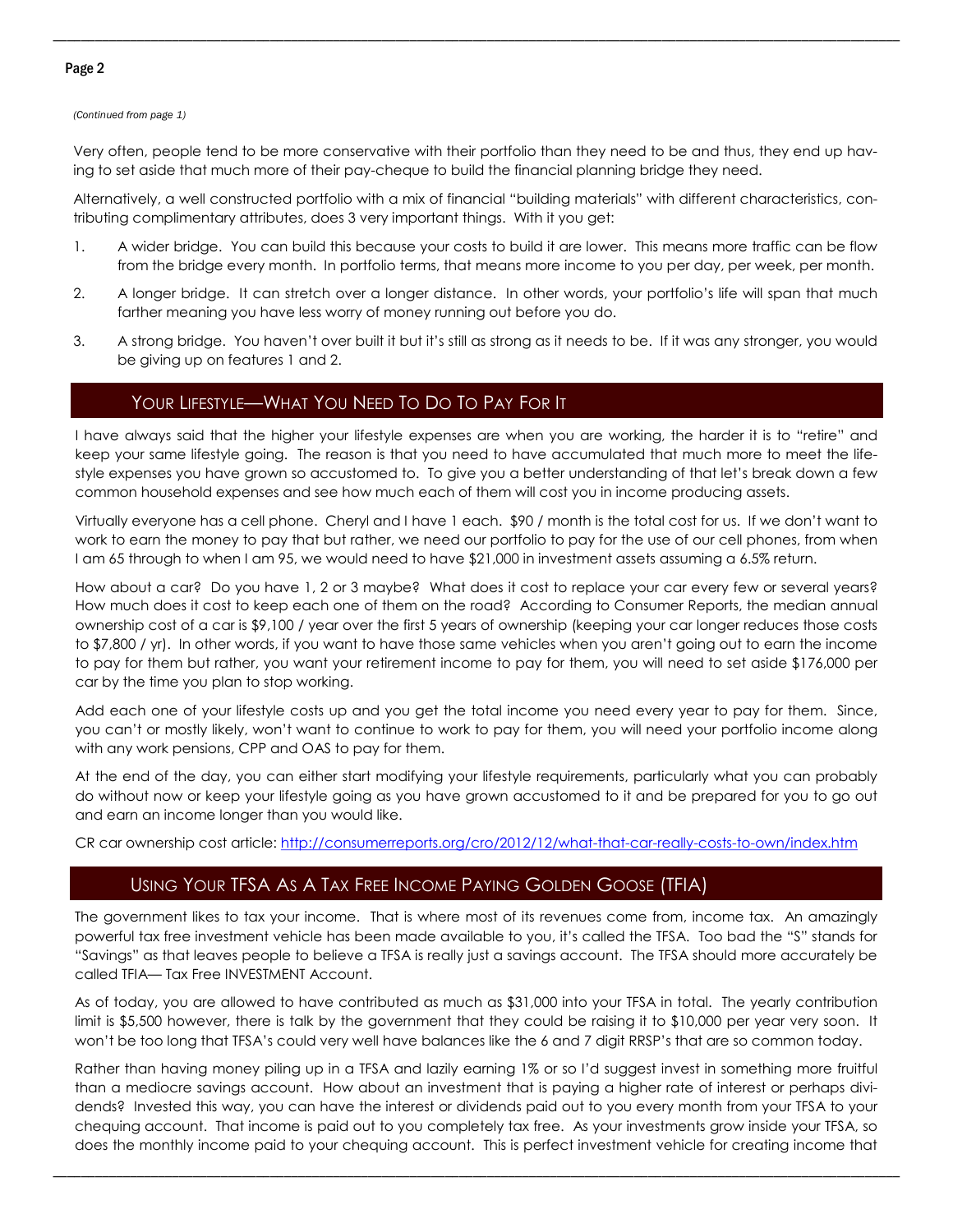*(Continued from page 2*

you can rely on for the rest of your life. Your money is working and paying you instead of you working. Your working income is taxable. TFSA income is tax free. If your TFSA isn't set up to pay you monthly, tax free income, maybe it should?

\_\_\_\_\_\_\_\_\_\_\_\_\_\_\_\_\_\_\_\_\_\_\_\_\_\_\_\_\_\_\_\_\_\_\_\_\_\_\_\_\_\_\_\_\_\_\_\_\_\_\_\_\_\_\_\_\_\_\_\_\_\_\_\_\_\_\_\_\_\_\_\_\_\_\_\_\_\_\_\_\_\_\_\_\_\_\_\_\_\_\_\_\_\_\_\_\_\_\_\_\_\_\_\_\_\_\_\_\_\_\_\_\_\_\_\_\_\_\_\_\_

### THE 3-6 MONTH EMERGENCY RESERVE MYTH

If you are a reader of financial planning topics I'm guessing I got your attention with that title as it refutes commonly quoted financial planning advice.

Financial planning #101 says you should have 3 to 6 months of living expenses stashed away in an account you can readily access. That means, if you adhered to this text book rule, you would have thousands upon thousands of dollars sitting in a relatively idle account for most of your life. It says, before you can anything, like buy a car, contribute to your RRSP or buy a home, you need to accumulate a whole lot of cash and stash it away. I have always thought this advice to be cumbersome, unrealistic and frankly, very inefficient.

The purpose of an emergency reserve is to be able to get you through a temporary job loss or any short term cost that you can repay back once this expense is in your rear view mirror. Yes, it's important to have cash available to meet a potential "emergency" but there are better ways to accomplish the same thing.

In lieu of the "cash" emergency reserve, I'd suggest a "line of credit" (LOC). Your ability to secure a LOC is based on your income, so you should be able to secure a LOC in proportion to your income. The more income you earn, the higher your expenses probably are and thus the size of the LOC you can set up is directly related to your expenses.

My opinion is that an LOC should be your emergency reserve. It only costs you when you use it. If an emergency comes up, you simply pay it back once that bump has passed. Of course you need the discipline to do that however, you would need the discipline to sit on a pile of cash for years upon years without using it as well.

Just because the financial planning text book says a cash emergency reserve is a must, doesn't mean it's true.

### YOU WILL CREATE WEALTH BY INVESTING MONTHLY

One of the first concepts I learned about finance is that if you want to ensure you will be strong financially all you need to do is set up a monthly contribution to an investment account. No matter how little or how much you make, a systematic amount of money going from your bank account to an investment account will create wealth you would never accumulate otherwise. With the extra advantages of an RRSP or TFSA that monthly investment will grow exponentially over time. Need inspiration to start? Read the Richest Man in Bablyon. You can find it free on the internet.

### USING 2 WILLS TO CUT PROBATE FEES

The most common way I've seen people try to reduce probate fees is by putting an account, investment or even a home, in joint name with another person. There are many potential pitfalls to doing this however. With WESA (Wills, Estates and Succession Act) coming into effect this past March in BC, you may be able to do it a different way, which has already been the case in a handful of provinces in Canada.

Probate is only needed by 3rd parties who require verification that the Executor has the authority to deal with financial assets in the estate. Certain assets in an estate don't need to go through probate. The most common of those are personal assets including valuable collections as well a company owned by the deceased. Having a separate, nonprobate Will for these items has these assets treated separately meaning no probate fees on the value of those assets. You will need a separate Executor however for this second Will. Check with a lawyer to see if it's viable for you.

| <b>TECH GEMS-SENDINC FOR EMAIL SECURITY</b>                                                                                                                                                                                                                                                                                                                                                                                                                                                                                         | How Email Appears to Work<br>$\bowtie$<br>Sender's Outbox<br>Recipient's Inbox                                                                                                                                                                                                                                |
|-------------------------------------------------------------------------------------------------------------------------------------------------------------------------------------------------------------------------------------------------------------------------------------------------------------------------------------------------------------------------------------------------------------------------------------------------------------------------------------------------------------------------------------|---------------------------------------------------------------------------------------------------------------------------------------------------------------------------------------------------------------------------------------------------------------------------------------------------------------|
| When you send an e-mail it may go though various places where the infor-<br>mation in your email can accessed. Between the time you send it and the<br>time it is received by the person you are sending it to, your email goes<br>through a few servers and a number of routers where it can be intercepted.<br>Sendinc is a tool you can use to have your email and any attachments en-<br>crypted before you send it. This means, any information in your email, even<br>though it can still be intercepted, cannot be accessed. | How Email<br>$\mathbb{X}$<br>Sender's Mail Client<br><b>Really Works</b><br>Recipient's Mail Clien<br>(MUA)<br>Sender's MDAMTA<br>Company Network<br><b>Company Networ</b><br>Recipient's Mail Server<br>Sender's Mail Server<br>Router<br>(MTA)<br>The Internet<br><u> x x x x</u><br>$\mathbb{X}$<br>Router |